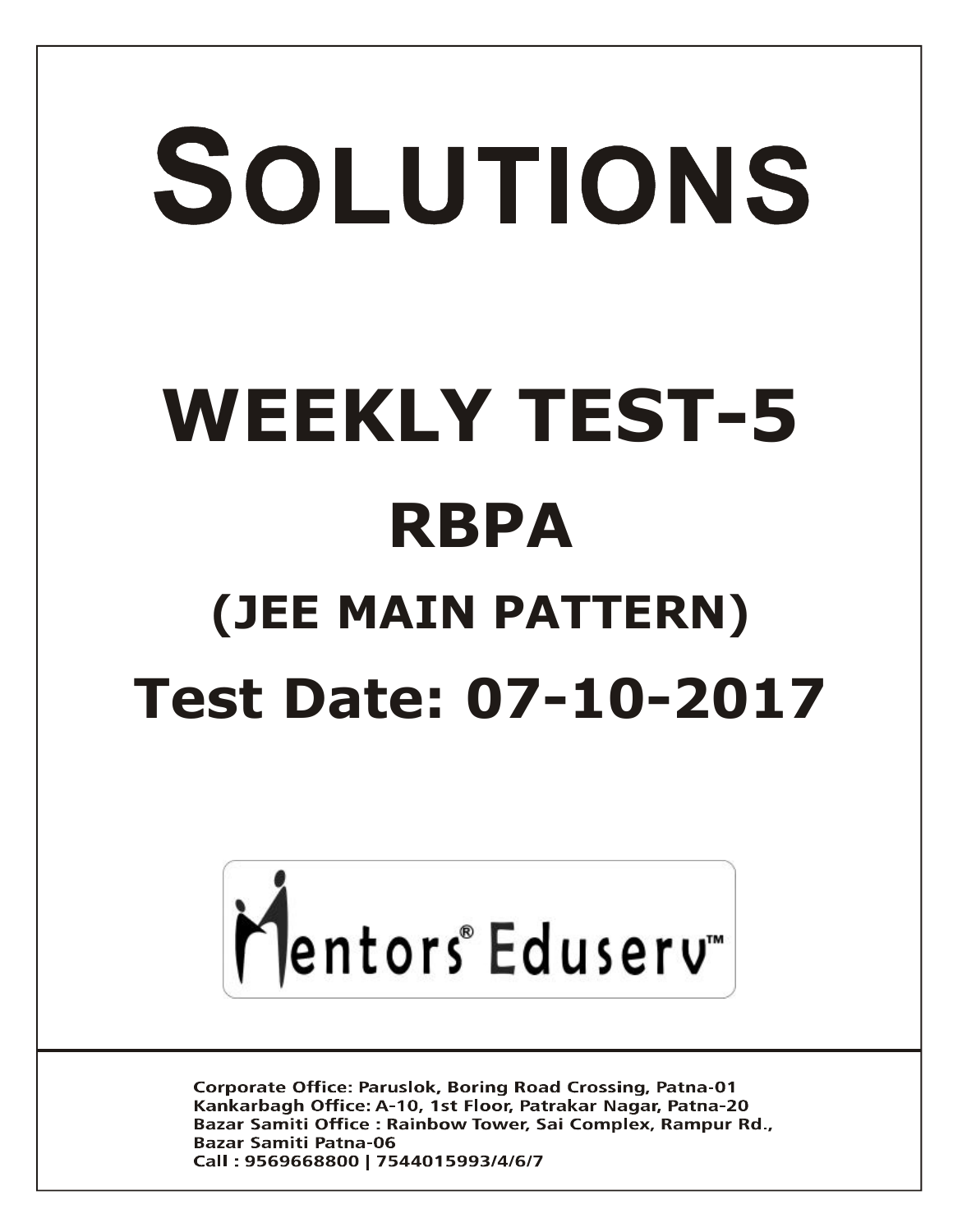x

 $v=0$ v=–1

# **PHYSICS**

## **1. (B)**

OEH is an equipotential surface, the uniform E.F. must be perpendicular to it pointing from higher to lower potential as shown.

Hence 
$$
E = \left(\frac{\hat{i}-\hat{j}}{\sqrt{2}}\right)
$$
  
\n $E = \frac{(v_E - v_B)}{EB} = \frac{0 - (-2)}{\sqrt{2}} = \sqrt{2}$   
\n $\therefore \vec{E} = E \cdot \vec{E} = \sqrt{2} \frac{(\hat{i}-\hat{j})}{\sqrt{2}} = \hat{i}-\hat{j}$   
\n(C)  
\nTime to cross river  $(t) = \frac{AB}{v_{\text{m}} \sin \theta} = \frac{0.4}{5 \sin \theta}$   
\n $BC = (v_{\text{m}} \cos \theta + v_r)t$   
\n $\Rightarrow 0.4 = (5 \cos \theta + 1) \times \frac{0.4}{5 \sin \theta} \Rightarrow 5 \sin \theta - 5 \cos \theta = 1$   
\n $\Rightarrow 25 \sin^2 \theta + 25 \cos^2 \theta - 50 \sin \theta \cos \theta = 1 \Rightarrow 25 \sin 2\theta = 24$   
\n $\Rightarrow \sin 2\theta = \frac{24}{25} \Rightarrow \theta = 53^\circ$ 

### **3. (C)**

**2. (C)**

 For safe crossing, the condition is that the man must cross the road by the time the truck covers the distance 4 + *AC* or 4 + 2cot



$$
\boldsymbol{\theta}
$$

$$
\therefore \quad \frac{4 + 2 \cot \theta}{8} = \frac{2/\sin \theta}{v}
$$
  
or 
$$
v = \frac{8}{2 \sin \theta + \cos \theta} \qquad ...(i)
$$
  
For minimum  $v$ , 
$$
\frac{dv}{d\theta} = 0 \implies \tan \theta = 2
$$
  
From equation (i), 
$$
v_{min} = \frac{8}{\sqrt{5}} = 3.57 \text{ m/s}
$$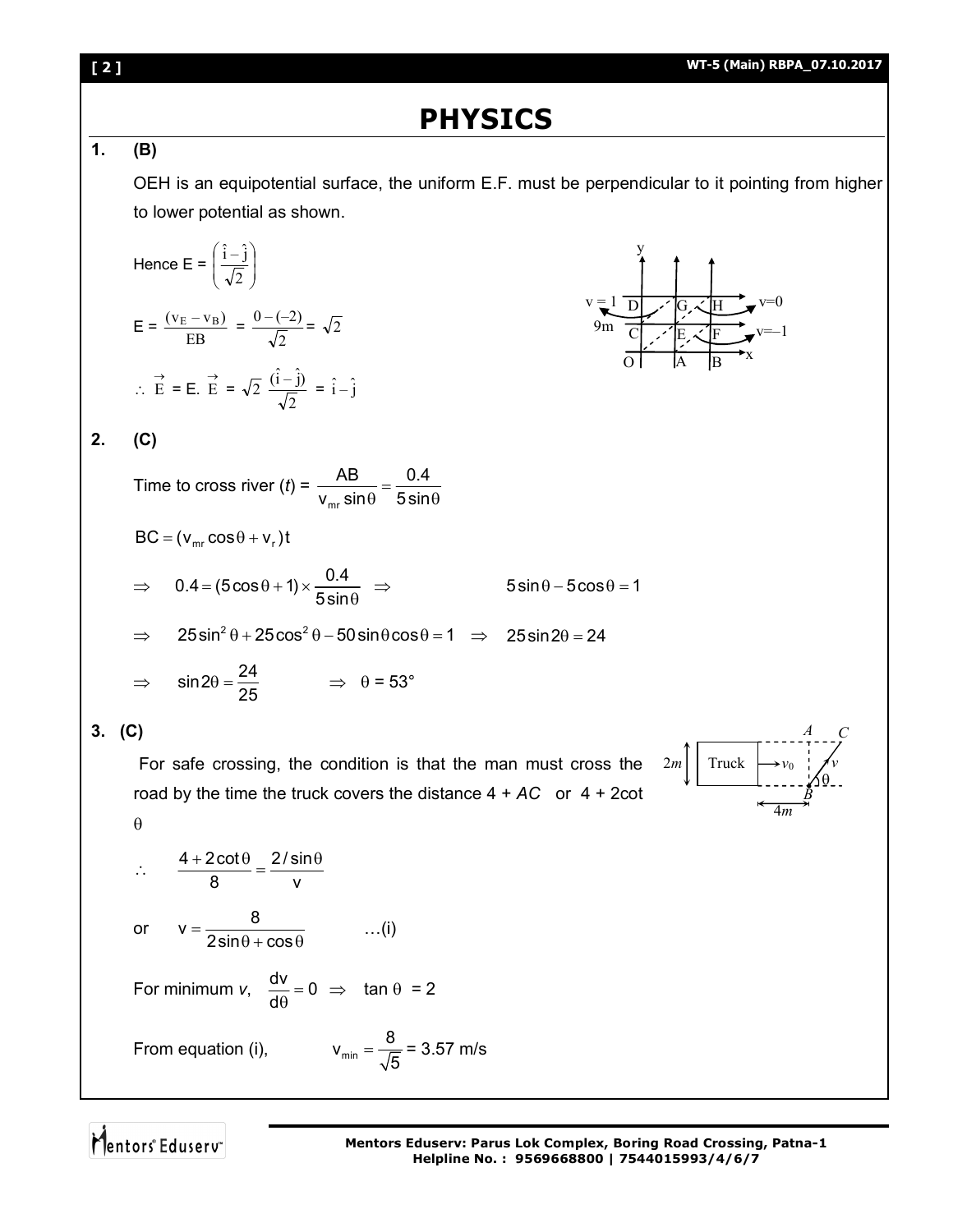**WT-5 (Main) RBPA\_07.10.2017 [ 3 ] 4.** Let after time *t*, the velocity of particle *B* is directed at an angle  $\theta$  with the horizontal, then  $\frac{ds}{dt}$  = bt – at cos dt  $-\frac{dS}{dt}$  = bt – at cos  $\theta$  $\Rightarrow$ 0 t t  $\begin{array}{c} -\int\limits_{0}^{1}ds = b\int\limits_{0}^{1}tdt - a\int\limits_{0}^{1}t\cos\theta dt \end{array}$ and t<br>أط \_ 2 0  $\frac{1}{6}$ at<sup>2</sup> = b tcos  $\theta$  dt  $\frac{1}{2}$ at<sup>2</sup> = b<sup>t</sup> t cos  $\theta$  dt :  $I = \frac{bt^2}{2} - \frac{a^2t^2}{2b}$ 2 2b  $=\frac{54}{2}-1$  $t = \sqrt{\frac{2bl}{b^2 - \alpha^2}}$  $b^2 - a^2$  $=$  $\overline{\phantom{0}}$ ,  $a_2 = 1$  2bl  $b^2$  $S = \frac{1}{2}bt^2 = \frac{1}{2}b\frac{2bl}{b^2-2^2} = \frac{b^2l}{b^2-2^2}$  $2^{2}$   $2^{2}$   $b^{2}$   $-a^{2}$   $b^{2}$   $-a^{2}$  $=\frac{1}{2}bt^2=\frac{1}{2}b\frac{2bt}{a^2-3}=\frac{1}{2}$  $-a^2$   $b^2$  - a **(A) 5.** The graph will be parabolic and in downward motion velocity will be negative and upward motion velocity will be positive **(A) 6.** Velocity of rain with respect to car  $\vec{\mathsf{v}}_{\text{RC}} = \vec{\mathsf{v}}_{\text{R}} - \vec{\mathsf{v}}_{\text{C}}$  $\rightarrow$   $\rightarrow$   $\rightarrow$ should be perpendicular to the wind screen. From figure, *A a l B*

From figure,  
\n
$$
\tan \alpha = \frac{v_r}{v_c} = \frac{6}{2}
$$
  
\n $\alpha = \tan^{-1}(3)$   
\n $\therefore$  (B)  
\n7.  $y = ax^2$ ,  $\frac{dy}{dt} = a(2x)\frac{dx}{dt} = 2acx$ ,  $\frac{d^2y}{dt^2} = 2ac\frac{dx}{dt} = 2ac^2$   
\n $a_y = 2ac^2$ ,  $a_x = 0$ ,  $\vec{a} = a_x\hat{i} + a_y\hat{j}$   $\therefore$   $\vec{a} = 2ac^2\hat{j}$   
\n $\therefore$  (B)  
\n8.  $ucos 53^\circ = v \cos 37^\circ$   
\n $\Rightarrow 100 \times \frac{3}{5} = v \times \frac{4}{5} \Rightarrow v = 75 \text{ m/s}$   
\n $v_y = -v \sin 37^\circ = -45 \text{ m/s}$   
\n $v_y = u_y + gt \Rightarrow -45 = 80 - 10t$   
\n $t = 12.5s$   
\n $\therefore$  (B)

Mentors Eduserv<sup>®</sup>

 $\theta$ 

*vB*

 $\frac{\Theta}{\epsilon}$   $v_A$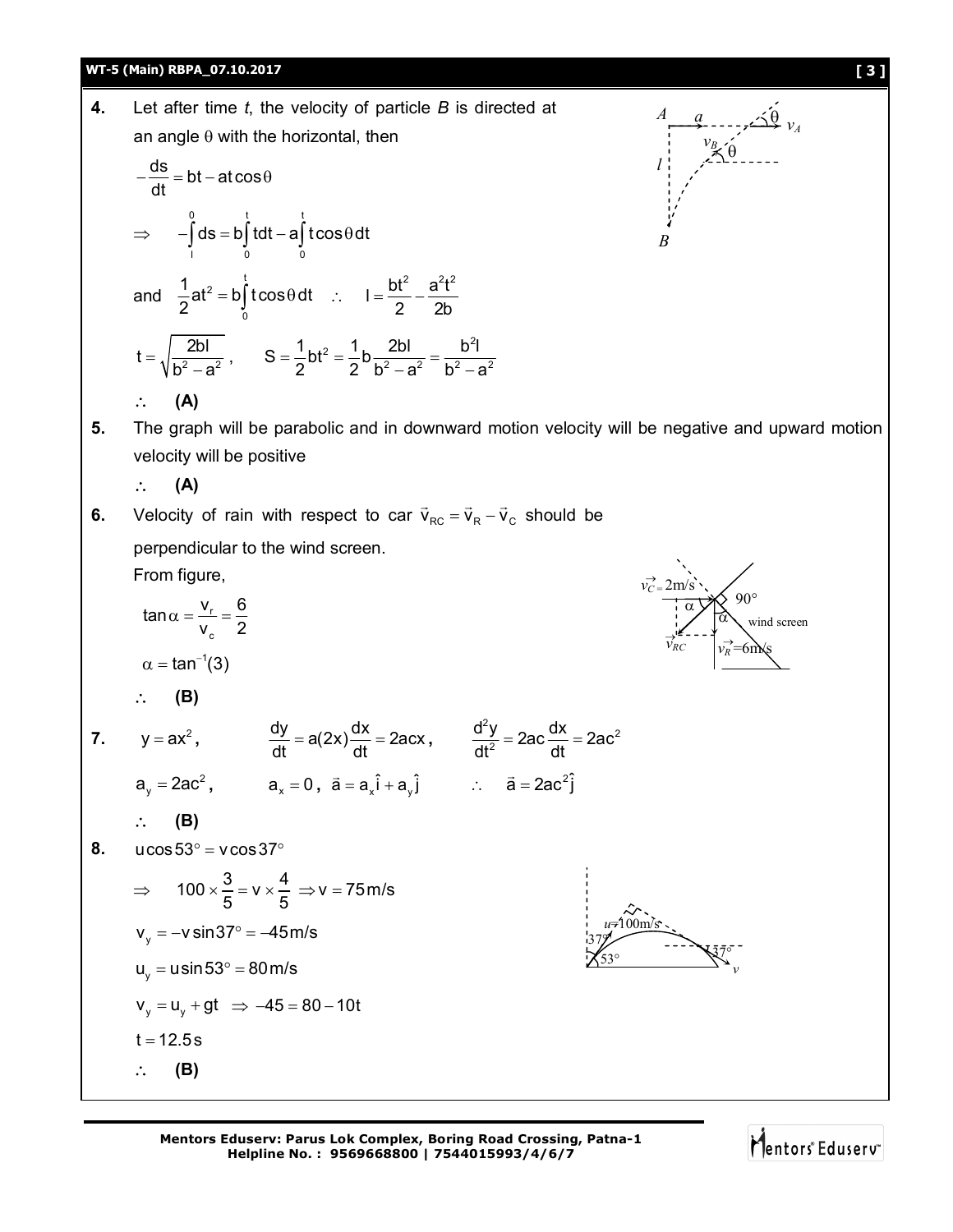

Mentors<sup>e</sup> Eduserv<sup>®</sup>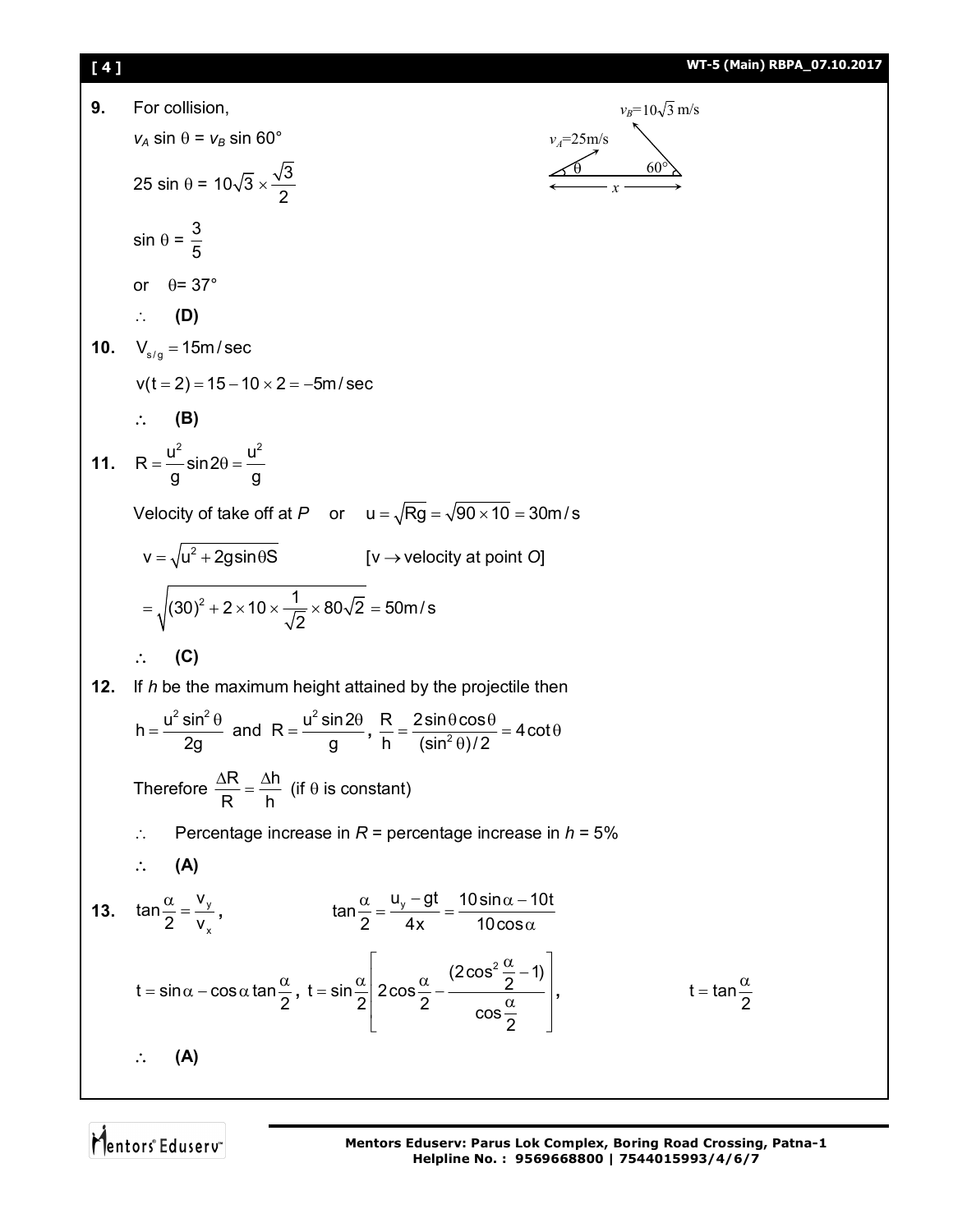14. T = 
$$
\frac{2u\sin\theta}{g}
$$
 =  $\frac{2 \times 10 \times \frac{4}{5}}{10}$  =  $\frac{8}{5}$ s  
\nOB = R =  $\frac{u^2 \sin 2\theta}{g}$  =  $\frac{100 \times 2 \times \frac{4}{5} \times \frac{3}{5}}{10}$  =  $\frac{48}{5}$ m  
\nAB =  $\frac{8}{5} \times 5$  = 8 m  
\nOA = OB + AB =  $\frac{48}{5}$  + 8 = 17.6 m  
\n∴ **(D)**



**15. (B)**



After the string between A and B is cut. Particle A and B will pivot downward and particle C and D move upward so that momentum is conserved.



When the particle all lie in the same horizontal plane, then charge in potential energy is greatest so the increment in kinetic energy is greatest. So at this condition particle speed is maximum. Speed of A and B in downward direction = Speed of C and D in upward direction Charge in Potential energy

$$
\Delta U = \Delta KE = \left[\frac{1}{2}mv^2\right] \times 4
$$

where  $v =$  speed of each particle

$$
16. (D)
$$

$$
V_0 = \frac{kq}{r} + \frac{kq}{r} - \frac{kq}{r} - \frac{kq}{r} = 0
$$
  
E<sub>R</sub> = 2 (2E) cos 45 = 2 $\sqrt{2}$   $\frac{kq}{r^2} - \hat{j}$ 



**Mentors Eduserv: Parus Lok Complex, Boring Road Crossing, Patna-1 Helpline No. : 9569668800 | 7544015993/4/6/7**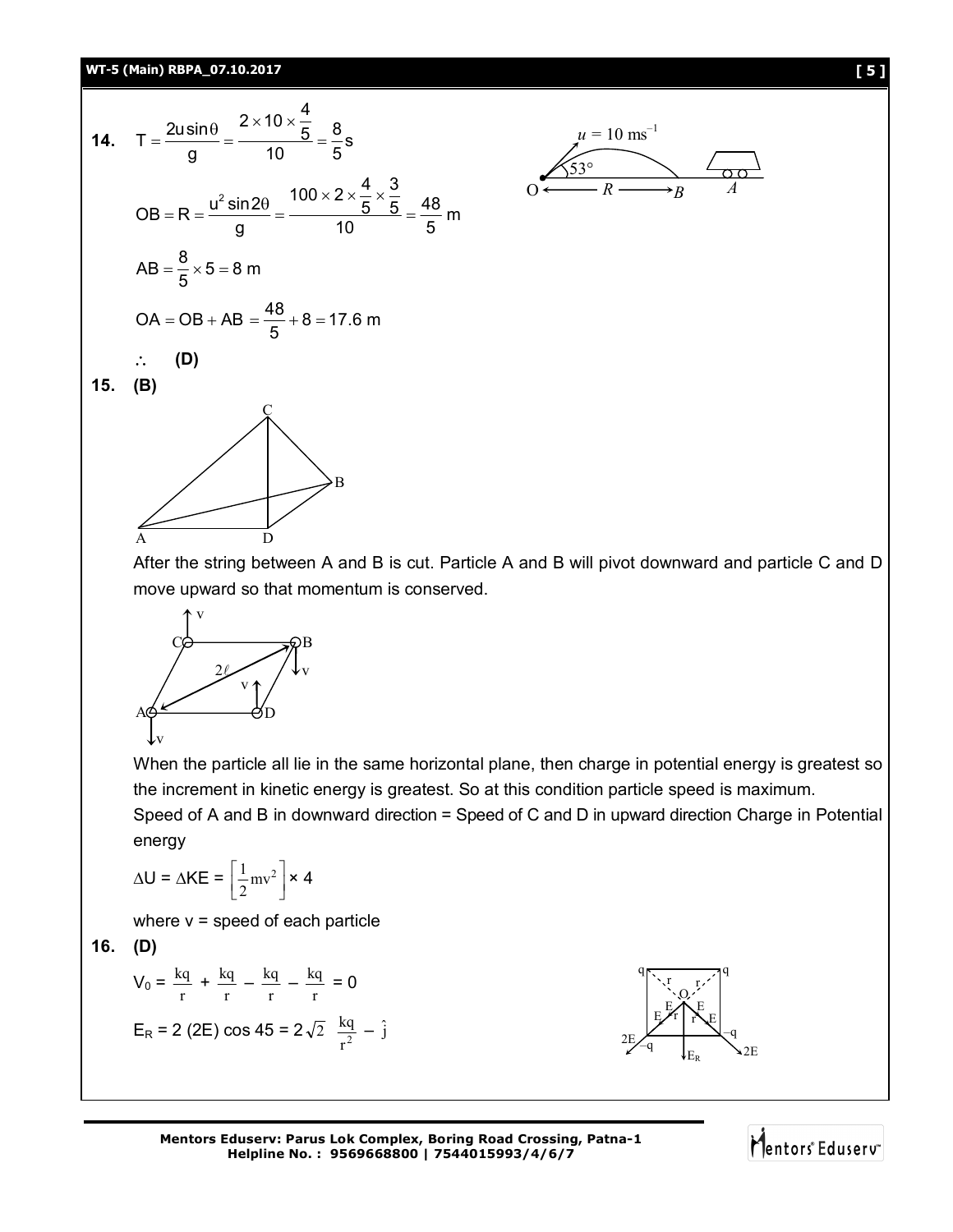## **[ 6 ] WT-5 (Main) RBPA\_07.10.2017**

After interchanging

$$
V_0 = \frac{kq}{r} + \frac{kq}{r} - \frac{kq}{r} - \frac{kq}{r} = 0
$$
  

$$
E_R = 2\sqrt{2} \frac{kq}{r^2} \hat{j}
$$

Hence Electric field will change.

$$
17. (D)
$$

$$
E_x = -\frac{\delta V}{\delta x} \hat{i} = -\frac{\delta}{\delta x} \left(\frac{20}{x^2 - 4}\right) \hat{i} = \frac{20 \times 2x}{(x^2 - 4)^2} \hat{i}
$$
  

$$
E_x = \frac{40x}{(x^2 - 4)^2} \hat{i} = \frac{40 \times 4}{144} = \frac{10}{9} \text{ in } + \text{x direction.}
$$

$$
18. (B)
$$

$$
V_A = \frac{kq}{R} - \frac{kq}{\sqrt{R^2 + d^2}}
$$
  
\n
$$
V_B = \frac{-kq}{R} + \frac{kq}{\sqrt{R^2 + d^2}}
$$
  
\n
$$
V_A - V_B = \frac{2kq}{R} - \frac{2kq}{\sqrt{R^2 + d^2}}
$$
  
\n
$$
V_A - V_B = \frac{q}{2\pi\epsilon_0} \left[ \frac{1}{R} - \frac{1}{\sqrt{R^2 + d^2}} \right]
$$









$$
U_i + K_i = U_f + K_f
$$
\n
$$
\frac{kQq}{\sqrt{2}R} + \frac{1}{2}mv^2 = \frac{kQq}{R} + O
$$
\n
$$
\frac{1}{2}mv^2 = \frac{kQq}{R} \left(1 - \frac{1}{\sqrt{2}}\right)
$$
\n
$$
v = \sqrt{\frac{2kQq}{mR} \left(1 - \frac{1}{\sqrt{2}}\right)}
$$
\n
$$
v = \sqrt{\frac{kQq}{mR} (2 - \sqrt{2})}
$$
\n20. (D)

$$
\sum_{i=1}^{n} a_i
$$

$$
\overbrace{r}^{q} \overbrace{r}^{q} \overbrace{r}^{q}
$$

Mentors Eduserv

**Mentors Eduserv: Parus Lok Complex, Boring Road Crossing, Patna-1 Helpline No. : 9569668800 | 7544015993/4/6/7**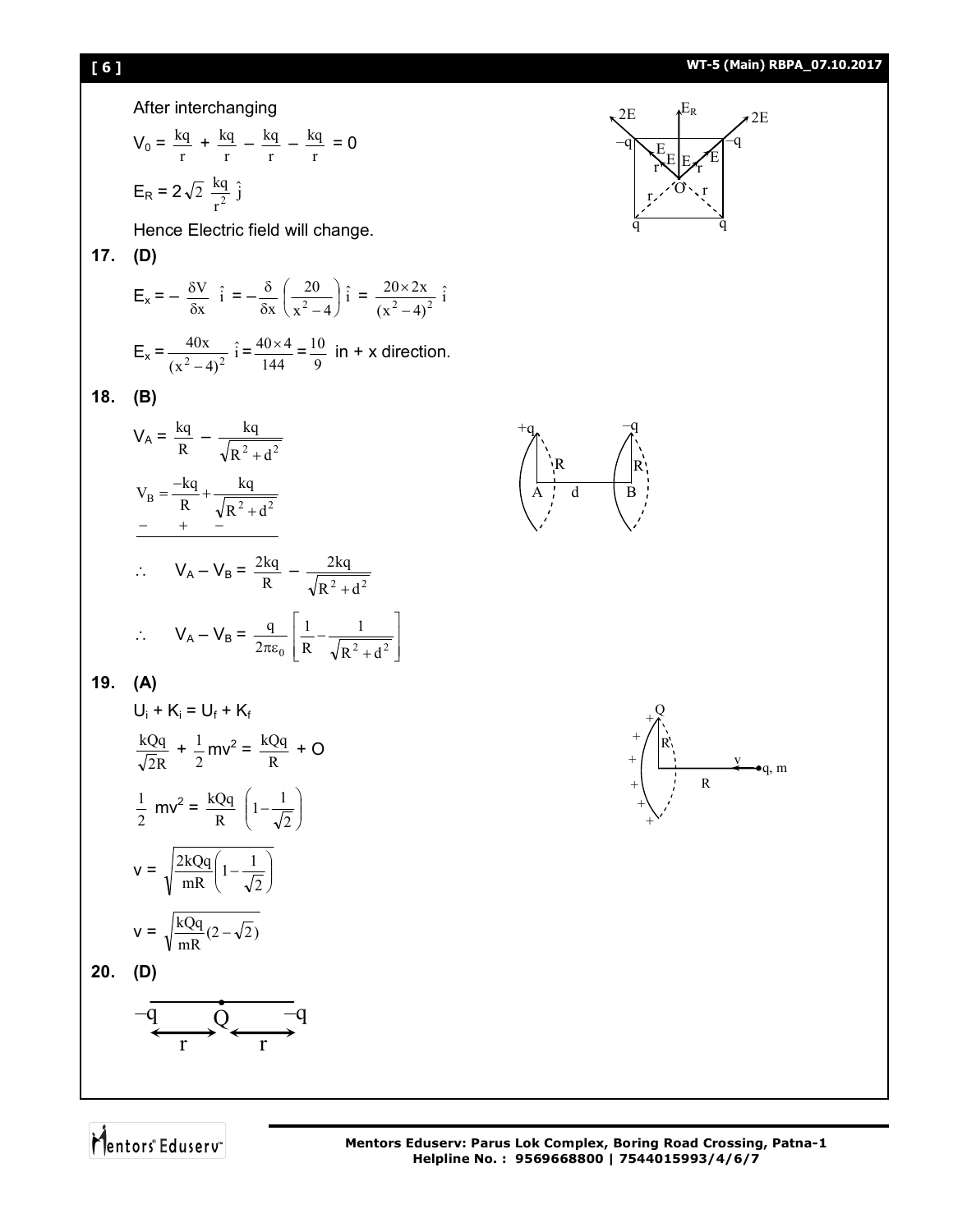$$
U = \frac{-kQq}{r} \times 2 + \frac{kq^2}{2r}
$$
  
\n
$$
2 \times \frac{kQq^2}{r} = \frac{kq^2}{2r}
$$
  
\n
$$
\therefore \frac{Q}{q} = \frac{1}{4}
$$
  
\n21. (C)  
\n
$$
\tau = PE \sin 30
$$
  
\n
$$
10\sqrt{3} = \frac{PE}{2}
$$
  
\n
$$
PE = 20\sqrt{3}
$$
  
\nPotential Energy = -PE cos 30  
\n
$$
\therefore \text{ Potential energy} = -20\sqrt{3} \times \frac{\sqrt{3}}{2}
$$
  
\n= -10 × 3 = -30 J  
\n22. (B)  
\n
$$
E_x = -\frac{\partial V}{\partial x} \hat{i} = -\frac{\partial}{\partial x} (10axy) \hat{i} = -10ay\hat{i}
$$
  
\n
$$
E_y = \frac{-\partial V}{\partial y} \hat{j} = -\frac{\partial}{\partial y} (10axy) \hat{i} = -10ax\hat{j}
$$
  
\n23. (A)  
\n13. (A)  
\n
$$
\therefore \frac{e}{\sqrt{39}} = \frac{1339}{499} = \frac{1339}{499} = \frac{1}{399} = \frac{1}{399} = \frac{1}{399} = \frac{1}{399} = \frac{1}{399} = \frac{1}{399} = \frac{1}{399} = \frac{1}{399} = \frac{1}{399} = \frac{1}{399} = \frac{1}{399} = \frac{1}{399} = \frac{1}{399} = \frac{1}{399} = \frac{1}{399} = \frac{1}{399} = \frac{1}{399} = \frac{1}{399} = \frac{1}{399} = \frac{1}{399} = \frac{1}{399} = \frac{1}{399} = \frac{1}{399} = \frac{1}{399} = \frac{1}{399} = \frac{1}{399} = \frac{1}{399} = \frac{1}{399} = \frac{1}{399} = \frac{1}{399} = \frac{1}{399} = \frac{1}{399} = \frac{1}{399} = \frac{
$$

Electric field lines are  $\perp$  to the equipotential surface and are directed from high potential to low potential.

Mentors Eduserv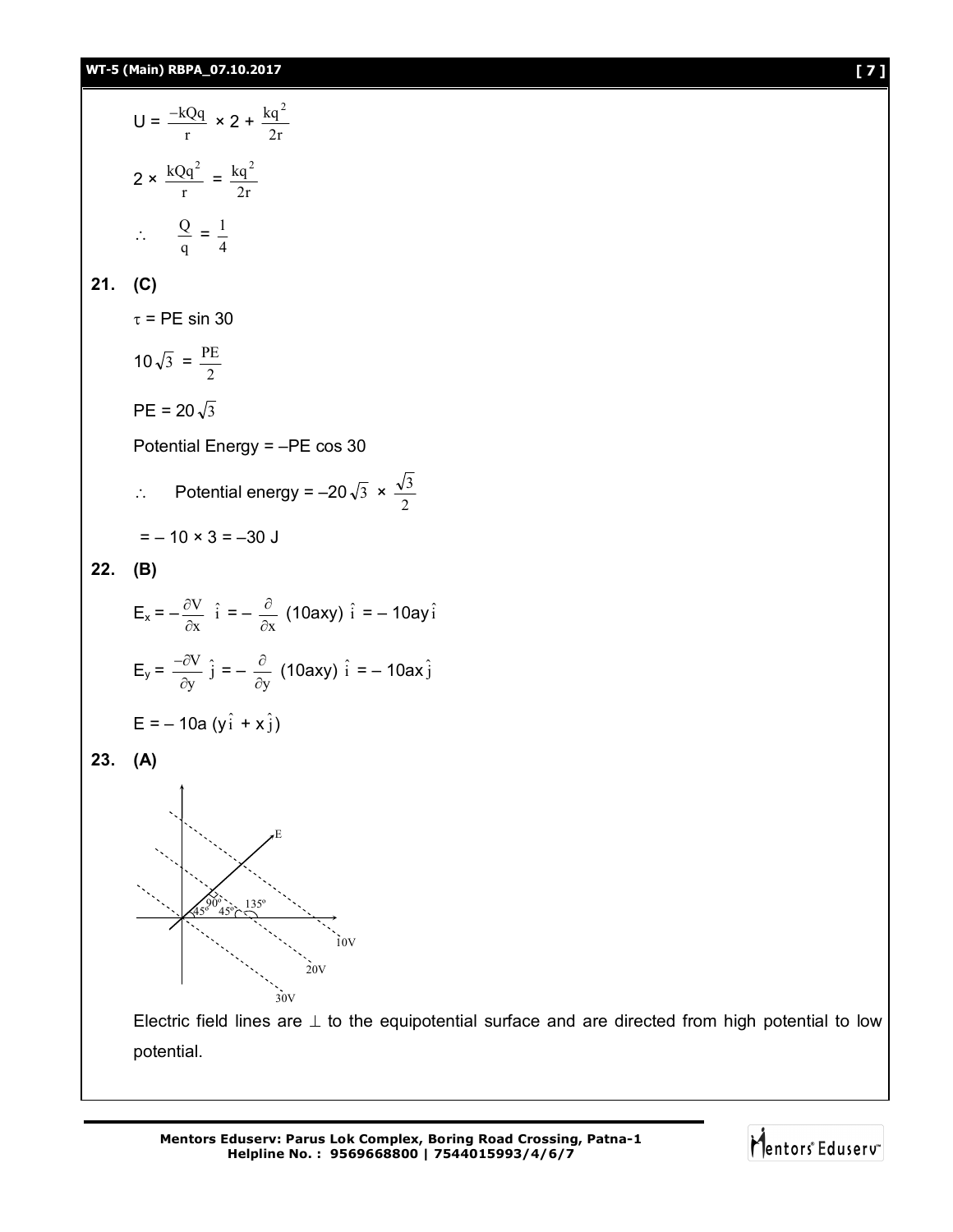| [8] |                                                                                  | WT-5 (Main) RBPA_07.10.2017 |
|-----|----------------------------------------------------------------------------------|-----------------------------|
|     | 24. (A)                                                                          |                             |
|     | 25. (C)                                                                          |                             |
|     | 26. (B)                                                                          |                             |
|     | $V_B - V_A = -\int_A^B \vec{E} \cdot d\vec{r} = \int_B^A \vec{E} \cdot d\vec{r}$ |                             |

Now 
$$
V_B = K \frac{q}{2a} - \frac{kq}{a} = -\frac{kq}{2a}
$$
  

$$
\therefore \int_{B}^{A} \vec{E} \cdot d\vec{r} = -\frac{kq}{2a} = -\frac{q}{8\pi \epsilon_0 a}
$$

kq

1

R

# **27. (C)**

**24. (A)**

**25. (C)**

**26. (B)**

$$
U_i + K_i = U_f + K_f
$$
  
0 +  $\frac{1}{2}$  mv<sup>2</sup> =  $\frac{-k8q^2}{R} + \frac{1}{2}$  mv<sup>2</sup>

$$
\therefore \mathbf{v'} = \sqrt{\frac{16\text{kg}^2}{\text{mR}} + \mathbf{v}^2}
$$

# **28. (D)**

$$
E_x = -\frac{\partial V}{\partial x} \implies E_y = -\frac{\partial V}{\partial y} \implies E_z = -\frac{\partial V}{\partial z}
$$
  
 
$$
\therefore \vec{E} = E_x \hat{i} + E_y \hat{j} + E_z \hat{k}
$$

# **29. (A)**

**30.** Work done to rotate the ring is equal to work done to return the charge at its initial position.

# **(B)**

Mentors<sup>e</sup> Eduserv<sup>-</sup>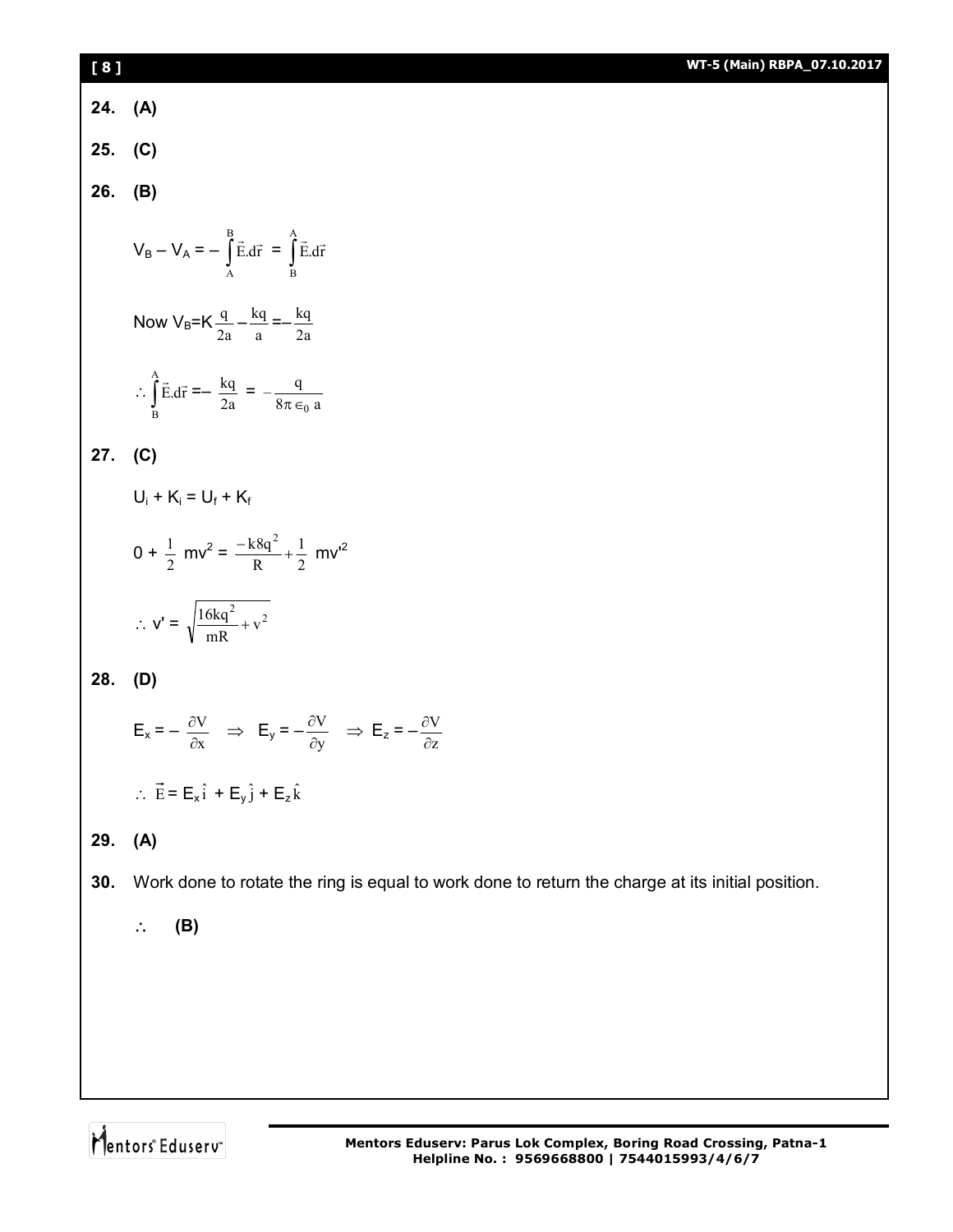#### **WT-5 (MAIN) RBPA\_07.10.2017** [ **9** ] **CHEMISTRY 31. (D)** P decreases and T decreases So,  $\Delta U =$  decreases **32. (B)** Work done in isothermal reversible process is 2 1 1 2 P  $nRT \ln \frac{P}{P}$ V  $W = -nRT \ln \frac{V_2}{V} = -$ So, to apply the above equation first we calculate 'n' by using PV= nRT So,  $W = -\frac{3.314 \times 2.303 \log 7}{0.0821} \times 8.314 \times 2.303 \log 7$  $8.314 \times 2.303 \log \frac{10}{1}$ 0.0821  $W = -\frac{10^4}{8.883}$  $=-\frac{18}{0.0021} \times 8.314 \times$ W = **–2332 kJ 33. (D) 34. (B)**  $P = 1$  atm = 1.013  $\times$  10<sup>5</sup> N/m<sup>2</sup>  $\Delta V = (2.5 - 2) = 0.5$  litre = 0.5  $\times 10^{-3}$  m<sup>3</sup>  $W = -P\Delta V = -1.01 \times 10^5 \times 0.5 \times 10^{-3} \text{ J} = -50.5 \text{ J}$  $\triangle$ U = q + w = 300 – 50.5 = 249. 5 J **35. (D)** Fe + 2HCl  $\longrightarrow$  FeCl $_2$  + H $_2$ Thus mole of  $H_2$  = 1 The work is done against external pressure by  $\mathsf{H}_2$  which pushes a pressure of 1 atm  $W = - P\Delta V = - \frac{\Delta n_g}{P} RT = -1 \times 0.0821 \times 300 = -24.63 L - atm$ **36. (B)**  $W = -P\Delta V = -3 \times 1.013 \times 10^5 \times 2 \times 10^{-3} = -607.8$  J this work is used in heating water thus  $-W = q = m s \Delta T$ 607.8 = 10 ×18 × 4.184 ×  $\Delta T$  $\Delta T = 0.81$  $\therefore$  Final Temp. = 290 + 0.81 = 290.81 K **37. (A)**  $\frac{V}{T}$  = constant  $P = constant$  $W = -P(V_f - V_i) = -nR\Delta T$  $q = nC_P\Delta T$  $q = nC_P\Delta T = C_P = 5$ |w| nR∆T R 2  $=\frac{nC_{P}\Delta T}{nR\Delta T}=\frac{C_{P}}{R}=\frac{1}{2}$

Mentors<sup>®</sup> Eduserv<sup>®</sup>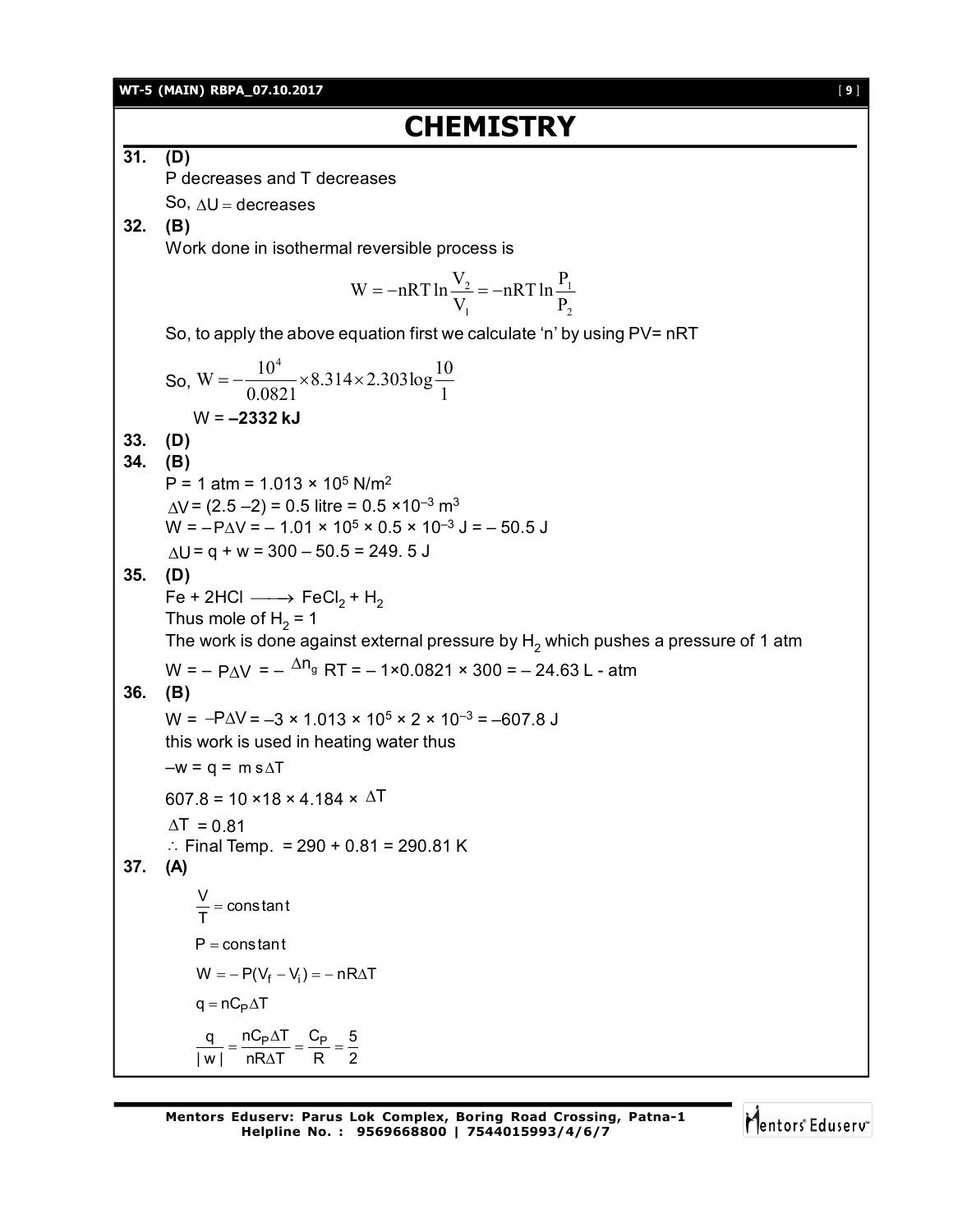| [10] | WT-5 (MAIN) RBPA_07.10.2017                                                                                                                                                                                                                        |  |  |
|------|----------------------------------------------------------------------------------------------------------------------------------------------------------------------------------------------------------------------------------------------------|--|--|
| 38.  | (C)                                                                                                                                                                                                                                                |  |  |
|      | $W = q_2 \left( \frac{T_2 - T_1}{T_2} \right) = 1897.8 \left( \frac{373 - 273}{373} \right) = 508.7 \text{ kJ}$                                                                                                                                    |  |  |
|      | $\therefore$ Work done by the engine = 508.7 kJ                                                                                                                                                                                                    |  |  |
| 39.  | (A)                                                                                                                                                                                                                                                |  |  |
|      | AB process                                                                                                                                                                                                                                         |  |  |
|      | $0 = q_1 + w_1 = q_1 - nR(2T_0) \ln 2$                                                                                                                                                                                                             |  |  |
|      | $2V_0$<br>$\therefore$ q <sub>1</sub> > 0                                                                                                                                                                                                          |  |  |
|      | $q_1$<br>BC process $\Delta U_2 = q_2 + w_2$                                                                                                                                                                                                       |  |  |
|      | $\frac{nR}{(\gamma-1)}$ $(T_0 - 2T_0) = q_2 - \left(\frac{nRT_0}{V_0}\right)$ . $(V_0 - 2V_0)$                                                                                                                                                     |  |  |
|      | $\therefore$ q <sub>2</sub> < 0                                                                                                                                                                                                                    |  |  |
|      | CA process                                                                                                                                                                                                                                         |  |  |
|      | $\Delta U_3 = q_3 + w_3$                                                                                                                                                                                                                           |  |  |
|      | $\frac{nR}{(n-1)}(2T_0 - T_0) = q_3 + 0$                                                                                                                                                                                                           |  |  |
|      | $\therefore$ q <sub>3</sub> > 0                                                                                                                                                                                                                    |  |  |
|      | Efficiency = $\frac{\text{Total work done}}{\text{Total heat absorbed}} = \frac{w_1 + w_2}{q_1 + q_3} = \frac{(2nRT_0 \ln 2) - (nRT_0)}{(2nRT_0 \ln 2) + (\frac{nRT_0}{\gamma - 1})} = \frac{(\gamma - 1)(2 \ln 2 - 1)}{1 + (\gamma - 1) 2 \ln 2}$ |  |  |
| 40.  | (D)                                                                                                                                                                                                                                                |  |  |
|      | $\Delta H = \Delta E + (P_2 V_2 - P_1 V_1) = 60 + (20 - 6) = 60 + 14 = 74$                                                                                                                                                                         |  |  |
| 41.  | (B)                                                                                                                                                                                                                                                |  |  |
|      | Degree of unsaturation = no. of $\pi$ bond + no. of ring<br>$6\pi$ bond + 2 ring = 8                                                                                                                                                               |  |  |
| 42.  | (C)                                                                                                                                                                                                                                                |  |  |
|      |                                                                                                                                                                                                                                                    |  |  |
|      | $Z-H$ is conjugated with $C=O$ and form aromatic enol.                                                                                                                                                                                             |  |  |
| 43.  | (A)                                                                                                                                                                                                                                                |  |  |
|      | If aromatic enol is form from non aromatic than % of enol is high.                                                                                                                                                                                 |  |  |
| 44.  | (C)<br>Enolisable -H is replaced by dueterium.                                                                                                                                                                                                     |  |  |
| 45.  | (A)                                                                                                                                                                                                                                                |  |  |
| 46.  | Phenol and Alcohol are functional group isomer of each other<br>(A)<br>47. (C)<br>48. (A)<br>49. (D)                                                                                                                                               |  |  |

Mentors<sup>®</sup> Eduserv<sup>-</sup>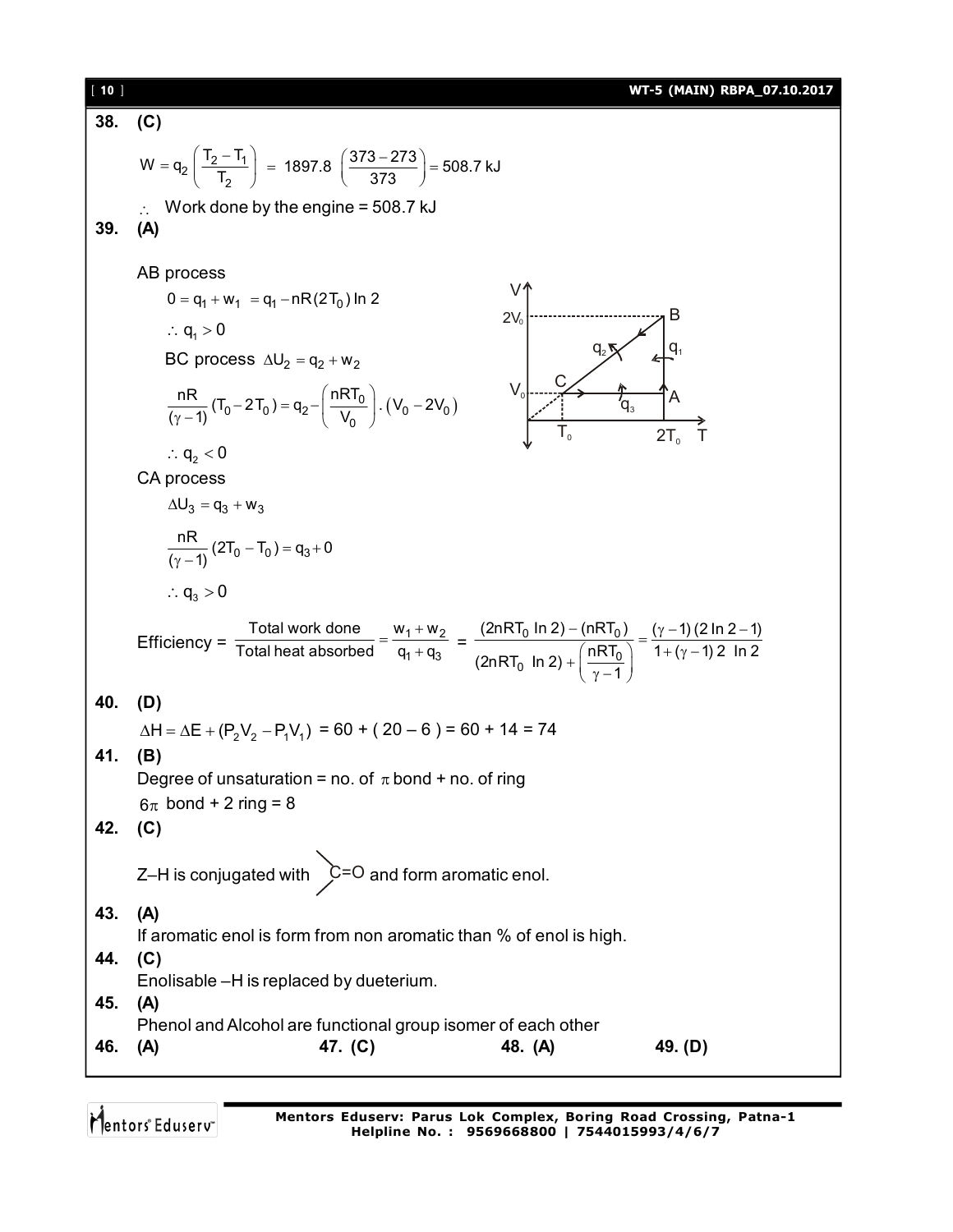#### **WT-5 (MAIN) RBPA\_07.10.2017** [ **11** ]

**50. (A) 51. (C)** :  $N \equiv C$ :  $N \equiv C$  $C = C$  $C \equiv N$ :  $C \equiv N$ :  $\langle$ Sp,Sp $^2$ **52. (B)** Repulsion order:  $l.p - l.p > l.p - B.P > B.p - B.p$ **53. (B)**  $O_2$ ,  $O_2^+$ ,  $O_2^-$ ,  $O_2^{-2}$ Total V.E = 12, 11, 13, 14  $B.O = 2, 2.5 1.5, 1$  $^{+}$   $\cap^{-}$   $\cap^{-2}$  $=$  $=$ so bond strength =  $= O_2^+ > O_2 > O_2^- > O_2^{-2}$ **54. (B)**  $CaC_2 \rightarrow Ca^{+2} + C_2^{-2}$ Ç≡Ç 2 $\pi$ , 1 $\sigma$ **55. (A)** X - trivalent ;  $Y$  - pentavalent ;  $Z$  - monovalent Hence only A is possible. **56. (B) 57. (D) Compound B.O.**  $XeO<sub>3</sub>$ 2  $CIO<sub>3</sub>$ – 1.67  $PO<sub>4</sub><sup>3-</sup>$ 3– 1.25  $SO<sub>4</sub><sup>2</sup>$  $1.5$ **58. (C) 59. (B) 60. (A)**  $I_2 + \underset{\text{(Solution)}}{\overline{\phantom{I}}} I^- \longrightarrow \underset{\text{(Linear)}}{\overline{\phantom{I}}}$ **MATHEMATICS 61. (A)** Centre of circle  $S = 0$  lies on radical axis of two given circle radical axis is  $x = 0$ For smallest radius of  $S = 0$ Centre should be intersection point of radical axis and line joining their centres So, it is (0, 0).

radius = length of tangent drawn from (0, 0) to each circle  $=$   $\sqrt{16}$  = 4

**Mentors Eduserv: Parus Lok Complex, Boring Road Crossing, Patna-1 Helpline No. : 9569668800 | 7544015993/4/6/7**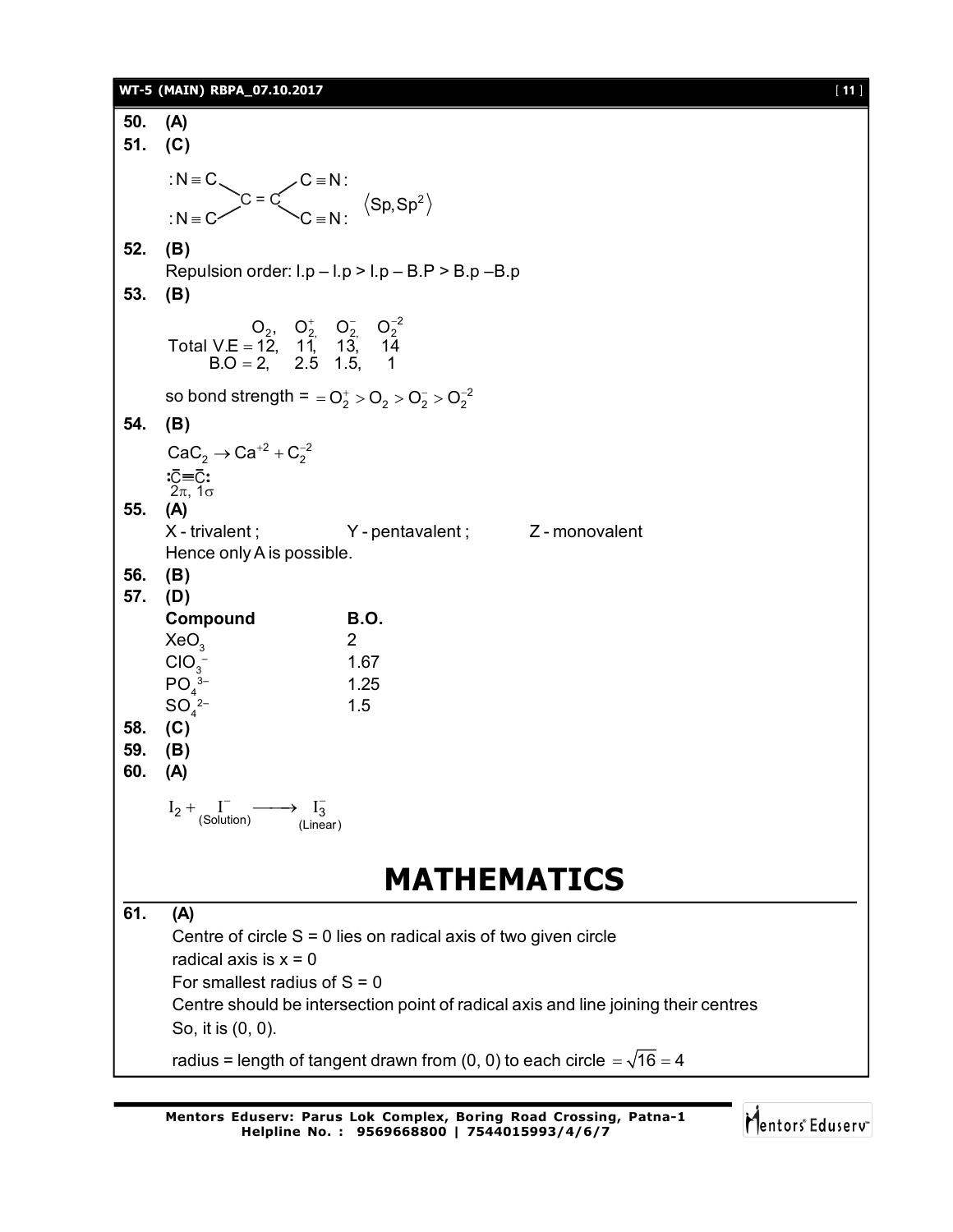**62. (C)** Tangents are perpendicular so, their point of intersection lies on directrix P (1, 1) lies on directrix Mid point of AB is  $Q\left(\frac{7}{2}, \frac{3}{2}\right)$  $\left(\frac{7}{2},\frac{3}{2}\right)$ Slope of  $\frac{3}{2}$ -1 1  $PQ = \frac{2}{7} = \frac{2}{5} = \frac{1}{7} = \frac{1}{7}$  $\frac{7}{2}$  - 1  $\frac{5}{2}$  - 1  $\frac{5}{2}$  $\overline{\phantom{a}}$  $=\frac{72}{77} = \frac{72}{57} =$ -Slopes of directrix  $= -5$ **63. (D)** The ellipse is passing through O  $(0,0)$  and has foci  $P(3,3)$  and  $Q(-4,4)$ . Then,  $e = \frac{PQ}{2R \cdot 2R} = \frac{\sqrt{50}}{2 \sqrt{5} + \sqrt{5}} = \frac{5}{7}$  $OP + OQ = 3\sqrt{2} + 4\sqrt{2} = 7$  $=\frac{1}{2\sqrt{2}} = \frac{\sqrt{22}}{2\sqrt{2}} = \frac{1}{2}$  $+$  OQ 3 $\sqrt{2}$  + **64. (C)** We have PQ = BP or , 2ae =  $\sqrt{a^2 e^2 + b^2} = \sqrt{a^2} = a$   $\Rightarrow e = \frac{1}{2}$ 2  $\Rightarrow$  e = -**65. (D)** Equation of parabola  $P'$  is  $(y - k)^2 = -8(x - h - 2)$ Solving it with  $y^2 - 8x = 0$ , we have  $(y-k)^2 = -8\left(\frac{y^2}{2}-h-2\right)$ 8  $(y^2$ ,  $(z)$  $-k)^{2} = -8\left[\frac{J}{2}-h-2\right]$  $\begin{pmatrix} 0 & \cdots \end{pmatrix}$  $\implies$   $v^2 - 2kv + k^2 = -v^2 + 8h + 16$  $P = v^2 - 8x = 0$ s(h, k) P'  $\Rightarrow 2y^2 - 2ky + k^2 - 8h - 16 = 0$  ...(i) Since two parabolas touches each other, we have  $D = 0$  of equation (i)  $\Rightarrow$  4k<sup>2</sup> - 8(k<sup>2</sup> - 8h - 16) = 0  $\Rightarrow$  -4k<sup>2</sup> + 64h + 128 = 0  $\implies$  k<sup>2</sup> = 16(h + 2)  $\implies$  y<sup>2</sup> = 16(x + 2) **66. (D)**  $f(x) = f(2 - x)$  $x \to x + 1$ ; f(x + 1) = f(1 - x) Now,  $g(-x) = f(-x + 1) = f(x + 1) = g(x)$ **67. (C)**  $f(\alpha) = \frac{\alpha(\alpha-1)}{2}$ 2  $\alpha$ ) =  $\frac{\alpha(\alpha-1)}{2}$  $\therefore f(|x|) = 0 \Rightarrow \frac{|x|(|x|-1)}{2} = 0$ 2  $=0 \Rightarrow \frac{|x| (|x|-1)}{2}=0$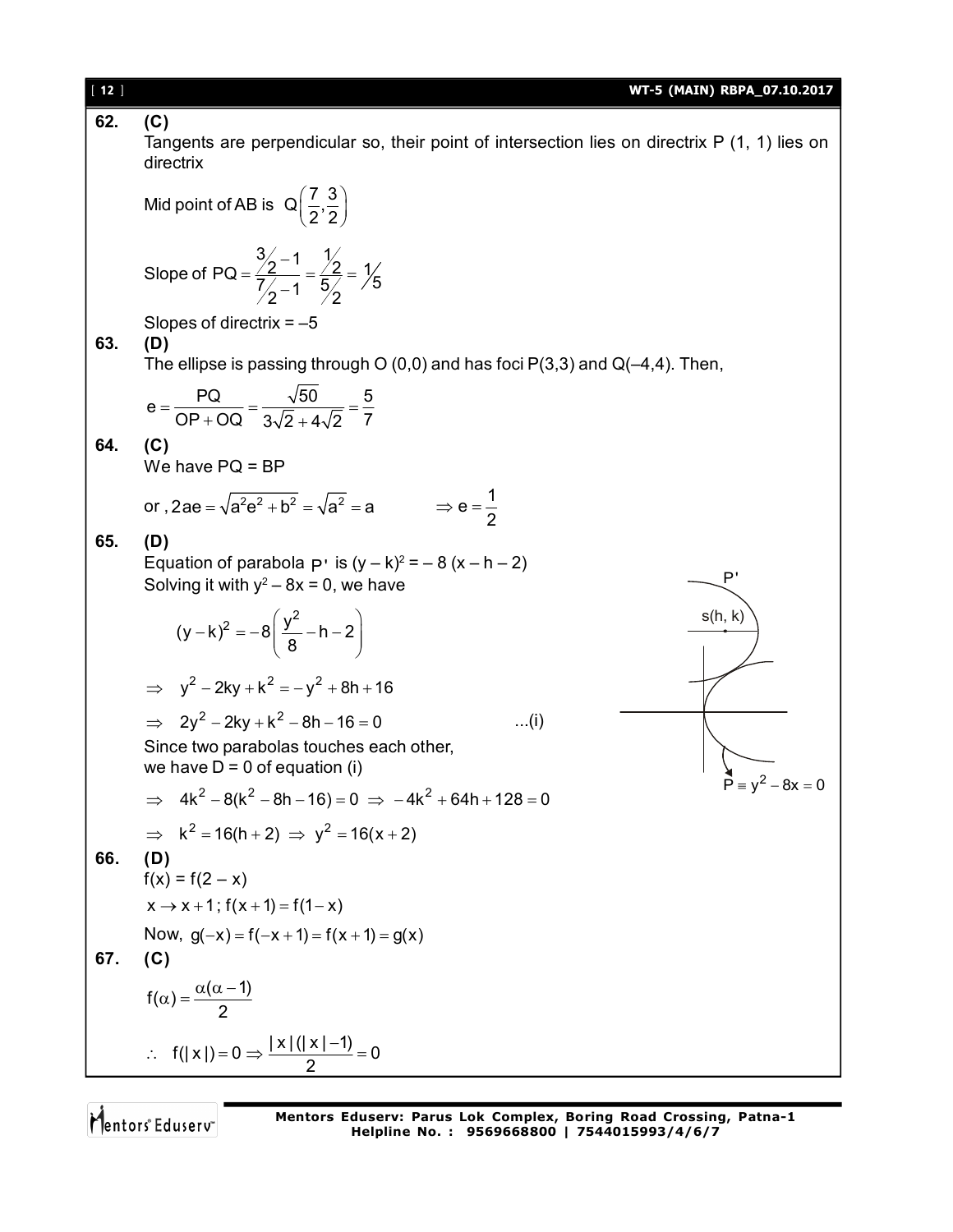#### **WT-5 (MAIN) RBPA\_07.10.2017** [ **13** ]

**68. (D)** Radical axis is perpendicular to line joining the centre of circle. **69. (A)**  $(1 - h) - f(1)$  $h \rightarrow 0$  -h  $h(h^2 + 3)$ Lim  $\frac{f(1-h)-f(1)}{h} \times \frac{-h}{h}$  $\rightarrow$ <sup>0</sup> -h h  $(h^2 + 3)$  $\frac{-h)-f(1)}{h} \times \frac{-f(1)}{h}$  $\frac{n-1}{n-1} \times \frac{-h}{n(n^2+3)} = \lim_{h \to 0} -f'(1) \cdot \frac{1}{n^2+3} = -\frac{1}{3}f'(1)$  $\rightarrow$ <sup>0</sup>  $\rightarrow$   $h^2 + 3$  3 = Lim - f'(1).  $\frac{1}{2}$  = - $^{+}$ **70. (B)**  $f(x) = \frac{x}{e^x - 1} + \frac{x}{2}$  $\frac{1}{2}$  + 1 =  $+xe^{x}$ x  $2x + xe^x - x$  $\frac{1}{2(e^{x}-1)}$  + 1 =  $+xe^{x}$ x  $x + xe$  $\frac{1}{2(e^{x}-1)}$  + 1  $f(- x) =$ – x –x –x – xe  $\frac{1}{2(e^{-x}-1)}$  + 1 =  $\frac{+xe^x}{x}$ + x  $\frac{x + xe^{x}}{x^2 + 1}$ 2( $e^{x} - 1$ )  $f(-x) = f(x)$  for all x f(x) is an even function. **71. (D)** Lim f(x)<br> $x \rightarrow \frac{1}{2}^{+}$ 2 Lim  $f(x) = 0 + 0 = 0$  $\rightarrow$  $= 0 + 0 = 0$ Lim  $f(x)$ <br> $x \rightarrow \frac{1}{2}$ Lim  $f(x) = 0 + 1 = 1$  $\rightarrow$  $= 0 + 1 = 1$ **72. (B)** put  $x = \frac{\pi}{4} + h$  $=\frac{\pi}{4}+1$  $3h$  2.  $\sqrt{2}(1-\cos h)(1+\cosh \cos^2 h)$  $h \rightarrow 0$  (1 – cos 2h)  $h \rightarrow 0$  2 sin<sup>2</sup>  $\lim \frac{2\sqrt{2}(1-\cos^3 h)}{2} = \lim \frac{2\sqrt{2}(1-\cosh)(1+\cosh+\cos^2 h)}{2} = \frac{3}{\sqrt{2}}$  $\rightarrow$ 0 (1–cos2h) h $\rightarrow$ 0 2sin<sup>2</sup>h  $\sqrt{2}$ ∴ lim  $\frac{2\sqrt{2}(1-\cos^3 h)}{h} = \lim_{h \to 0} \frac{2\sqrt{2}(1-\cosh)(1+\cosh \frac{\pi}{2})}{2} =$  $\overline{a}$ **73. (C)** For  $n \in I$ , x→nī lim f(x)  $\lim_{x \to 0^+} f(x) = \lim_{x \to 0^-}$ lim [x]cos $\frac{2x-1}{2}$  $\rightarrow$ n<sup>+</sup> 2  $\frac{-1}{2}\pi = n\cos\frac{2n-1}{2}\pi = 0$ 2  $\frac{-1}{\sqrt{2}}\pi = 0$ and  $x \rightarrow n^ x \rightarrow n^$ lim  $f(x) = \lim_{x \to 0} [x] \cos \frac{2x-1}{2} \pi = 0$  $\rightarrow$ n<sup>-</sup>  $x \rightarrow$ n<sup>-</sup> 2 =  $\lim$  [x]cos  $\frac{2x-1}{2}\pi = 0$ Hence, f is continuous for  $x = n \in I$ . Since, the functions  $g(x) = [x]$  and h(x)  $\cos \frac{2x-1}{2}$ 2  $=\cos\frac{2x-1}{2}\pi$  are continuous on  $x \in R - I$ , so f is continuous everywhere. **74. (D)** By property centre of circle coincides with focus of parabola. Y  $P(16, 16)$ C  $y^2 = 16x$ A B  $\implies$   $C \equiv (4,0)$ tan $\alpha$  = slope of PC =  $\frac{16}{16}$ 12  $\alpha$  = slope of PC =  $\frac{16}{10}$   $\Rightarrow$   $\alpha$  = tan<sup>-1</sup>  $\left(\frac{4}{2}\right)$  $\Rightarrow \alpha = \tan^{-1}\left(\frac{4}{3}\right)$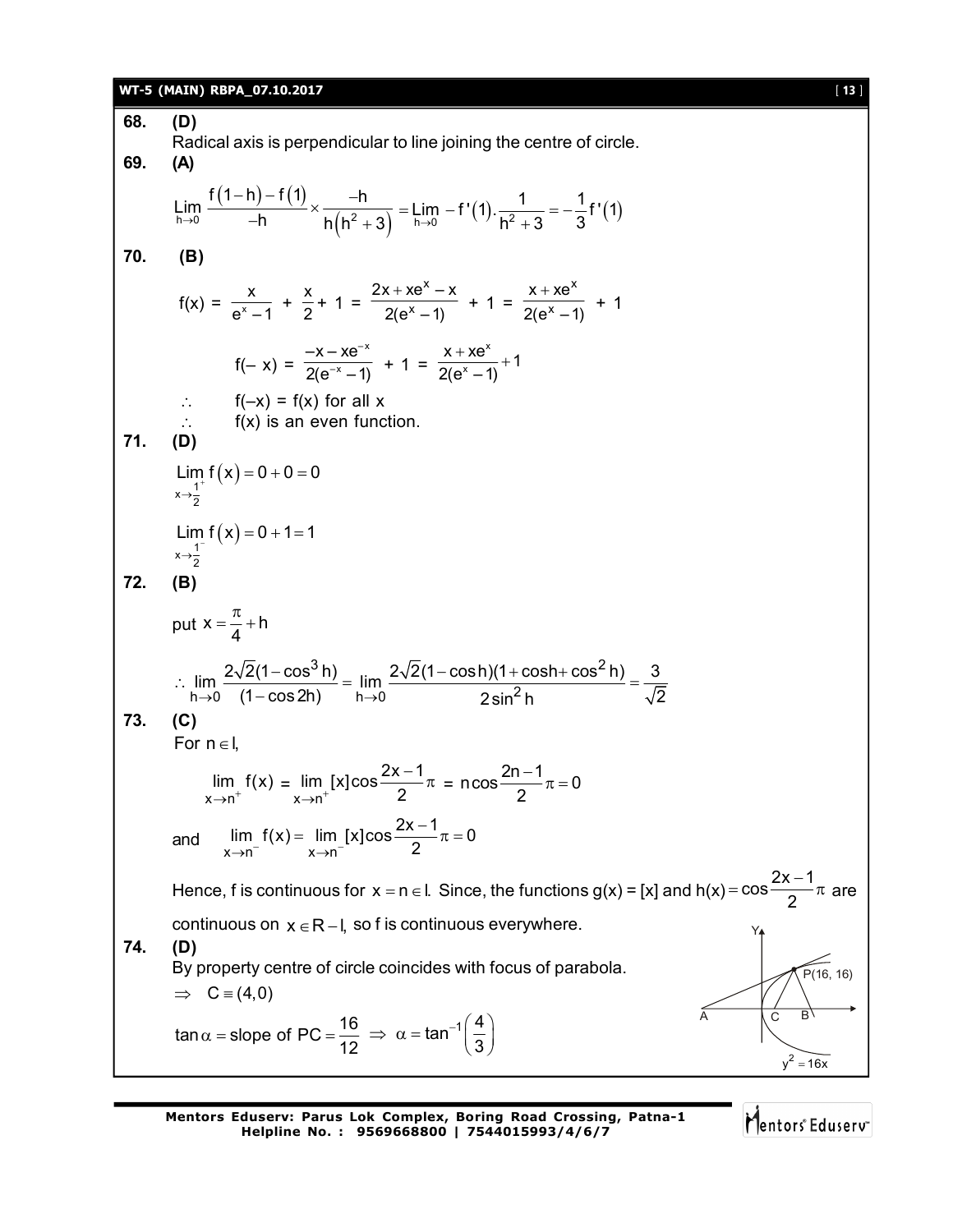#### [ **14** ] **WT-5 (MAIN) RBPA\_07.10.2017**

**75. (D)**  $\left[x\right]^2$  $x \rightarrow 3$   $x^2$  $x \mid -9$  $\lim_{x\to 3^-} \frac{1-1}{x^2-9}$  $\overline{\phantom{a}}$  $=\infty$  $\overline{a}$  $\left[x\right]^2$  $x \rightarrow 3^+$   $x^2$  $x \upharpoonright -9$  $\lim_{2} \frac{\sqrt{1-1}}{2} = 0$  $\rightarrow$ 3+  $x^2$  - 9 - $=$  $\overline{\phantom{a}}$ **76. (C)** For differentiability at  $x = 1$  $f'(1^+) = f'(1^-) \implies a = 6x - \frac{4}{6\sqrt{2}} \implies a = 4$ 2√x  $=6x-\frac{1}{x} \Rightarrow a=4$ For continuity at  $x = 1$  $f(1^+) = f(1^-) = f(1) \implies a + b = 3 - 4 + 1 = 0 \implies b = -4$ **77. (B)** Since f(x) is continuous function, therefore,  $\lim_{x\to 1}$  $\lim f(x) = f(1)$  $\rightarrow$  $=$ From the given equation  $(f(1))^2 = 2f(1)$  $\Rightarrow$  f(1) = 0 or 2 but f(1) > 0  $\Rightarrow$  f(1) = 2. **78. (A)**  $x = 1 \Rightarrow f(y) = \frac{f(1)}{1}$ y  $=1 \Rightarrow f(y) =$  $f(30) = \frac{f(1)}{20} \Rightarrow f(1) = 600$ 30  $=30 \Rightarrow f(30) = \frac{117}{22} \Rightarrow f(1) = 6$  $f(40) = \frac{f(1)}{10} = \frac{600}{10} = 15$ 40 40  $=\frac{114}{10}=\frac{000}{10}=1$ **79. (C)**  $x\rightarrow 0$   $\cos\left(\frac{x}{2}\right)$   $\cos x - \sin t$  $\lim \log \sqrt{x} \cos x = \lim \frac{\ln(\cos x)}{\sqrt{x}} = 4$  $\ln \left( \cos \frac{x}{2} \right)$  $\lim_{x\to 0} \log \left(\frac{x}{2}\right) \cos x = \lim_{x\to 0} \frac{\ln(\cos x)}{\ln(\cos \frac{x}{2})} = 4$ . **80. (D)** x  $x \rightarrow 0$   $x^2$  $\lim \frac{x - e^{x} + 1 - (1 - \cos 2x)}{2} = -\frac{1}{2} - 2 = -\frac{5}{2}.$  $\rightarrow$  0  $\chi^2$  2 2  $\frac{-e^{x}+1-(1-\cos 2x)}{2}=-\frac{1}{2}-2=-\frac{8}{2}$  $\therefore$  For continuity,  $f(0) =$ 5  $-\frac{8}{2}$ . **81. (D)** h $\rightarrow$ 0  $g'(0^+) = \lim \frac{\cosh 1}{\cosh 1} = 0$ h  $^{+}$  $\rightarrow$  $f(0^+) = \lim \frac{\cosh 1}{1} = 0$ h $\rightarrow$ 0  $g'(0^-) = \lim \frac{-h + b - 1}{h}$ h - $\rightarrow$  $f(0^-) = \lim \frac{-h + b - 1}{h}$  $\frac{a}{-h}$  and for existence of limit, b = 1  $\Rightarrow$  g'(0<sup>-</sup>)=1.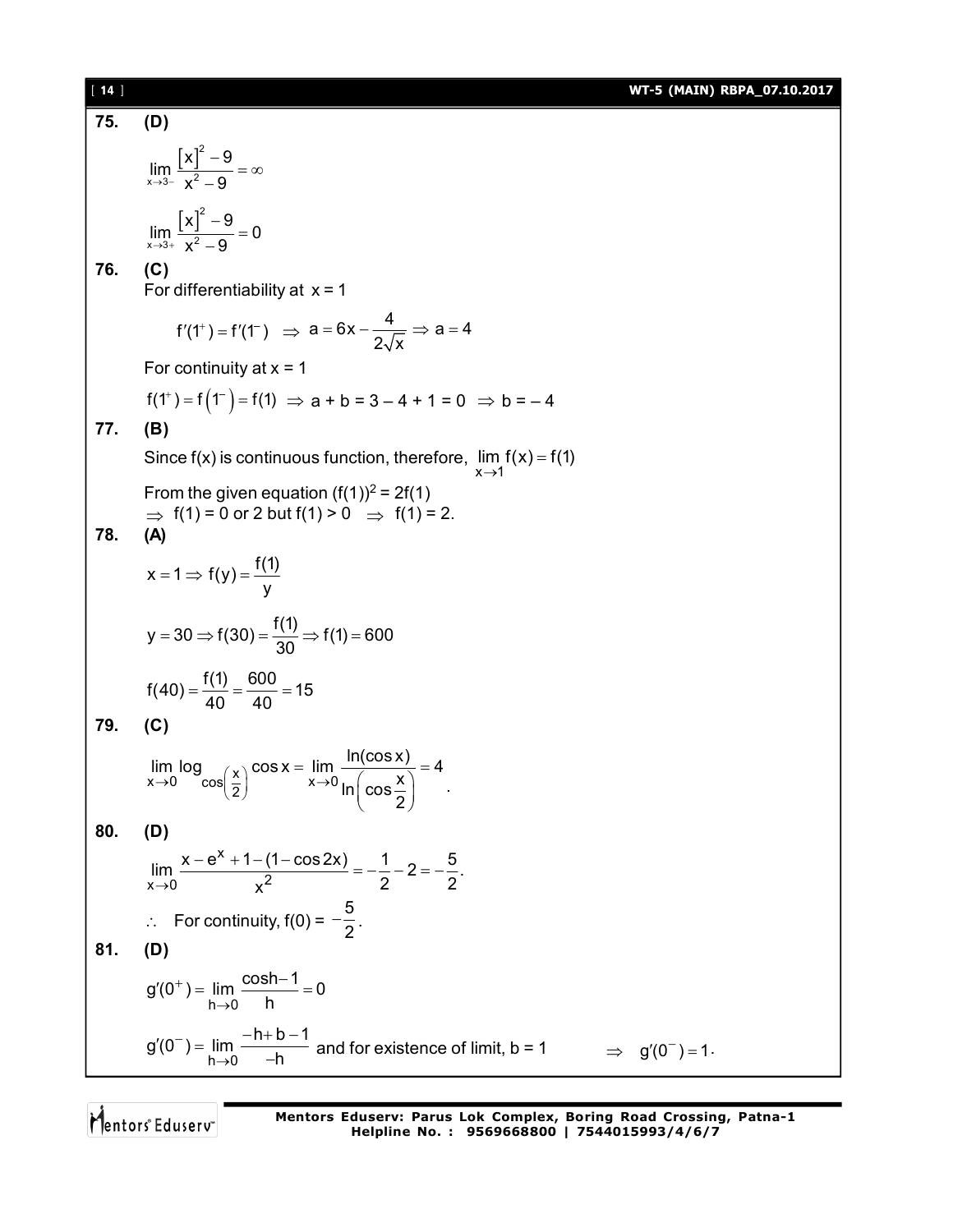#### **WT-5 (MAIN) RBPA\_07.10.2017** [ **15** ]

**82. (B)**  $x - 2k\pi$ ;  $2k\pi - \frac{\pi}{2} \le x \le 2k$  $f(x) = \begin{cases} 2 & 2 \end{cases}$  $(2k + 1)\pi - x$ ;  $2k\pi + \frac{\pi}{6} < x \leq 2k\pi + \frac{3}{6}$ 2 2  $\begin{cases} x - 2k\pi; \hspace{1cm} 2k\pi - \frac{\pi}{2} \leq x \leq 2k\pi + \frac{\pi}{2} \end{cases}$  $=\{$  $\left[ (2k+1)\pi - x; 2k\pi + \frac{\pi}{2} < x \leq 2k\pi + \frac{3\pi}{2} \right]$ **83. (B)** h $\rightarrow$ 0 h h $\rightarrow$ 0  $f'(x) = \lim \frac{f(x+h) - f(x)}{h} = \lim \frac{f(h)}{h}$  $\rightarrow$ 0 h h $\rightarrow$ 0 h  $f(x) = \lim \frac{f(x+h) - f(x)}{h} =$ h $\rightarrow$ 0 and  $f: f(0)=0 \Rightarrow f'(x) = \lim \left( \frac{f(h)-f(0)}{h} \right)$ →ol h  $\therefore$  f(0) = 0  $\Rightarrow$  f'(x) =  $\lim_{h\to 0} \left( \frac{f(h)-f(0)}{h} \right)$  $\Rightarrow$  f'(x) = f'(0)  $\Rightarrow$  f'(x) = 2x **84. (D)** Let P = (OP cos  $\theta$ , OP sin  $\theta$ ) and Q = (OQ cos $\theta \pm \frac{\pi}{2}$ , OQSin $\theta \pm \frac{\pi}{2}$  $\left(\begin{smallmatrix} 0 & \pi \\ 0 & \epsilon \end{smallmatrix}\right)$   $\cos(\theta + \pi))$  $\equiv$  (OQ cos  $\mid \theta \pm \frac{\pi}{2} \mid$ , OQSin $\mid \theta \pm \frac{\pi}{2} \mid \mid$  $(2)$   $(2)$ We have,  $2a \sin^2$ 2  $a^2$   $h^2$ 1  $\cos^2 \theta$  sin  $|OP|^2$  a<sup>2</sup> b  $=\frac{\cos^2\theta}{2}+\frac{\sin^2\theta}{2}$  $2p \cos^2$ 2  $a^2$   $h^2$ 1  $\sin^2 \theta$  cos |OQ|<del>´</del> a<sup>∠</sup> b'  $=\frac{\sin^2\theta}{a^2}+\frac{\cos^2\theta}{b^2}$  or  $\frac{1}{10^2}+\frac{1}{100^2}=\frac{1}{a^2}+\frac{1}{b^2}$ |OP|<del>'</del> |OQ|<del>'</del> a<del>'</del> bʻ  $+\frac{1}{2} = \frac{1}{2} + \frac{1}{2}$ Therefore the minimum value of |OP|.|OQ| =  $2h^2$  $2 + h^2$ 2a<sup>∠</sup>b'  $a^2 + b^2$ **85. (D)**  $\frac{x^2}{2} + \frac{y^2}{4} = 1$ 9 4  $+\frac{J}{I}$  = 1  $e = \sqrt{\frac{9-4}{2}} = \frac{\sqrt{5}}{2}$ 9 3  $=\sqrt{\frac{9-4}{2}} = \mathsf{F}_1$ ,  $\mathsf{F}_2$  are  $(\pm\sqrt{5},0)$ Area  $=\sqrt{10}$  $\frac{1}{2}$  × (2 $\sqrt{5}$ )× | y | =  $\sqrt{10}$ 2  $=\frac{1}{2}\times(2\sqrt{5})\times|y|$  =  $\cdot$  $|y| = \sqrt{2}$ ,  $y = \pm \sqrt{2}$  hence possible points are  $\pm \frac{3}{\sqrt{2}}, \pm \sqrt{2}$  $\left(\pm\frac{3}{\sqrt{2}},\pm\sqrt{2}\right)$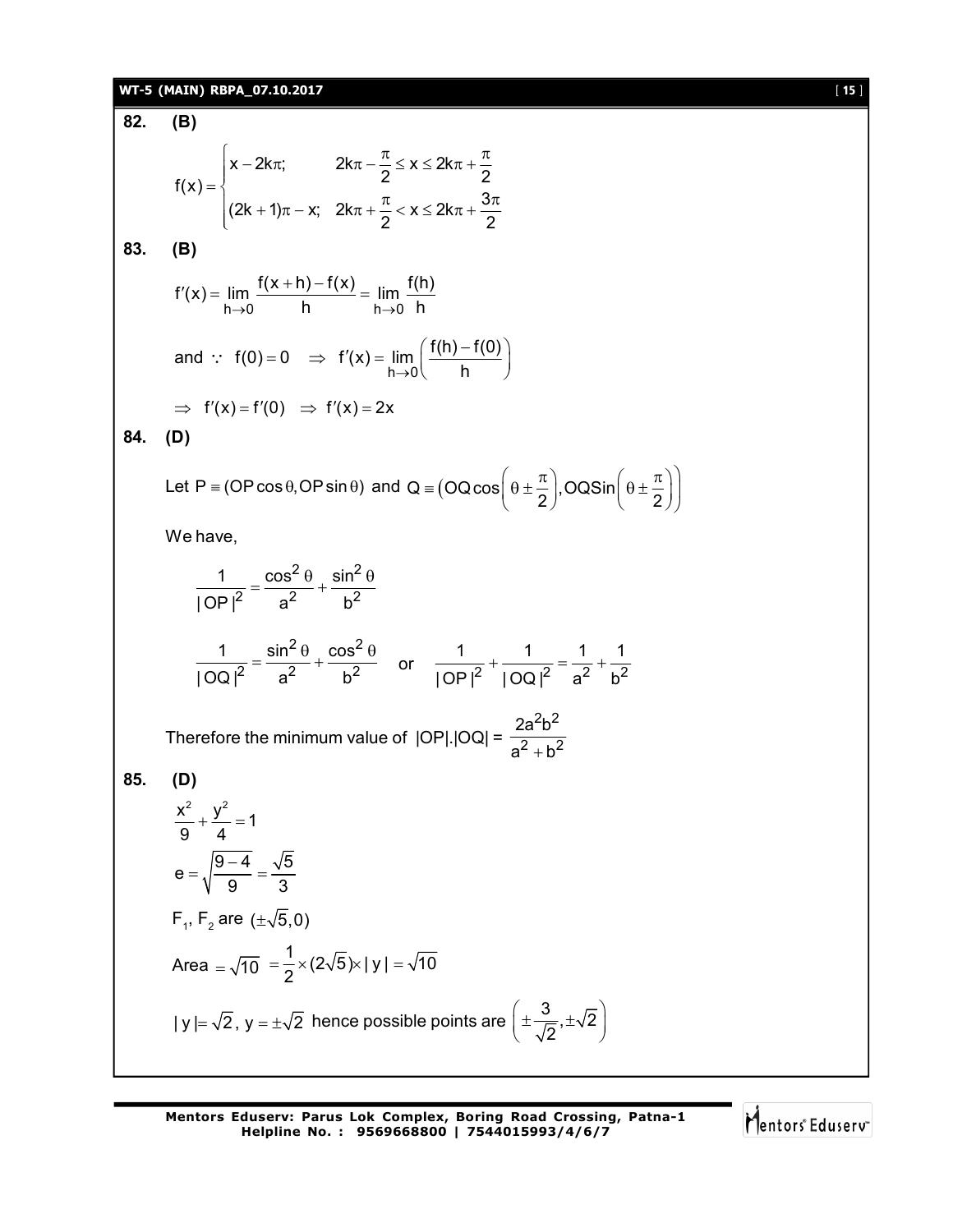| [16] | WT-5 (MAIN) RBPA_07.10.2017                                                                                                                                                                                                                                                                               |
|------|-----------------------------------------------------------------------------------------------------------------------------------------------------------------------------------------------------------------------------------------------------------------------------------------------------------|
| 86.  | (B)                                                                                                                                                                                                                                                                                                       |
|      | Equation of Tangent to ellipse $y = 2x \pm \sqrt{4a^2 + b^2}$ is normal to circle whoe centre (-2, 0)                                                                                                                                                                                                     |
|      | So, $0 = -4 \pm \sqrt{4a^2 + b^2} \Rightarrow 4a^2 + b^2 = 16$                                                                                                                                                                                                                                            |
|      | using $A.M. \ge G.M$                                                                                                                                                                                                                                                                                      |
|      | $\frac{4a^2 + b^2}{2} \ge \sqrt{4a^2b^2} \Rightarrow 8 \ge 2ab \Rightarrow 4 \ge ab$                                                                                                                                                                                                                      |
| 87.  | (D)                                                                                                                                                                                                                                                                                                       |
|      | Normals are perpendicular means tangents are also perpendicular.<br>Let tangents at P and Q intersect at $(x_1, y_1)$ .                                                                                                                                                                                   |
|      | then $x_1^2 + y_1^2 = a^2 + b^2$                                                                                                                                                                                                                                                                          |
|      | Suppose mid point of P and Q be R (h, k).                                                                                                                                                                                                                                                                 |
|      | Equation of chord with respect to mid point is                                                                                                                                                                                                                                                            |
|      | $\frac{kh}{a^2} + \frac{yk}{b^2} = \frac{h^2}{a^2} + \frac{k^2}{b^2}$<br>(ii)                                                                                                                                                                                                                             |
|      | Also equation of chord of contact with respect to $(x_1, y_1)$ be                                                                                                                                                                                                                                         |
|      | $\frac{XX_1}{a^2} + \frac{yy_1}{b^2} = 1$<br>(iii)                                                                                                                                                                                                                                                        |
|      | Compairing (ii) and (iii)                                                                                                                                                                                                                                                                                 |
|      | $\frac{h}{x_1} = \frac{k}{y_1} = \frac{h^2}{a^2} + \frac{k^2}{b^2} = \frac{\sqrt{h^2 + k^2}}{\sqrt{x_1^2 + y_2^2}} = \frac{\sqrt{h^2 + k^2}}{\sqrt{a^2 + b^2}} = \frac{\left(\frac{h^2}{a^2} + \frac{k^2}{b^2}\right)^2}{\left(\frac{h^2}{a^2} + \frac{k^2}{b^2}\right)^2} = \frac{h^2 + k^2}{a^2 + b^2}$ |
|      | $\therefore \text{ locus is } \left(\frac{x^2}{a^2} + \frac{y^2}{b^2}\right)^2 = \frac{x^2 + y^2}{a^2 + b^2}$                                                                                                                                                                                             |
| 88.  | (C)                                                                                                                                                                                                                                                                                                       |
|      | We have $R = \frac{abc}{4 Ar(\Lambda)}$                                                                                                                                                                                                                                                                   |
|      | so, R = $\frac{2ae \times (a - ae \cos \theta)(a + ae \cos \theta)}{4 \times (\frac{1}{2} \times S_1 S_2 \times b \sin \theta)}$                                                                                                                                                                          |
|      |                                                                                                                                                                                                                                                                                                           |
|      | P (a cos $\theta$ , bsin $\theta$ )<br>$=\frac{2ae(a^2)(1-e^2cos^2\theta)}{2(2ae)(b\sin\theta)}=\frac{a^2(1-e^2cos^2\theta)}{2b\sin\theta}$                                                                                                                                                               |
|      |                                                                                                                                                                                                                                                                                                           |
|      | $= \frac{a^2(1-e^2+e^2\sin^2\theta)}{2b\sin\theta}$                                                                                                                                                                                                                                                       |
|      |                                                                                                                                                                                                                                                                                                           |
|      |                                                                                                                                                                                                                                                                                                           |

Mentors<sup>®</sup> Eduserv<sup>®</sup>

**Mentors Eduserv: Parus Lok Complex, Boring Road Crossing, Patna-1 Helpline No. : 9569668800 | 7544015993/4/6/7**